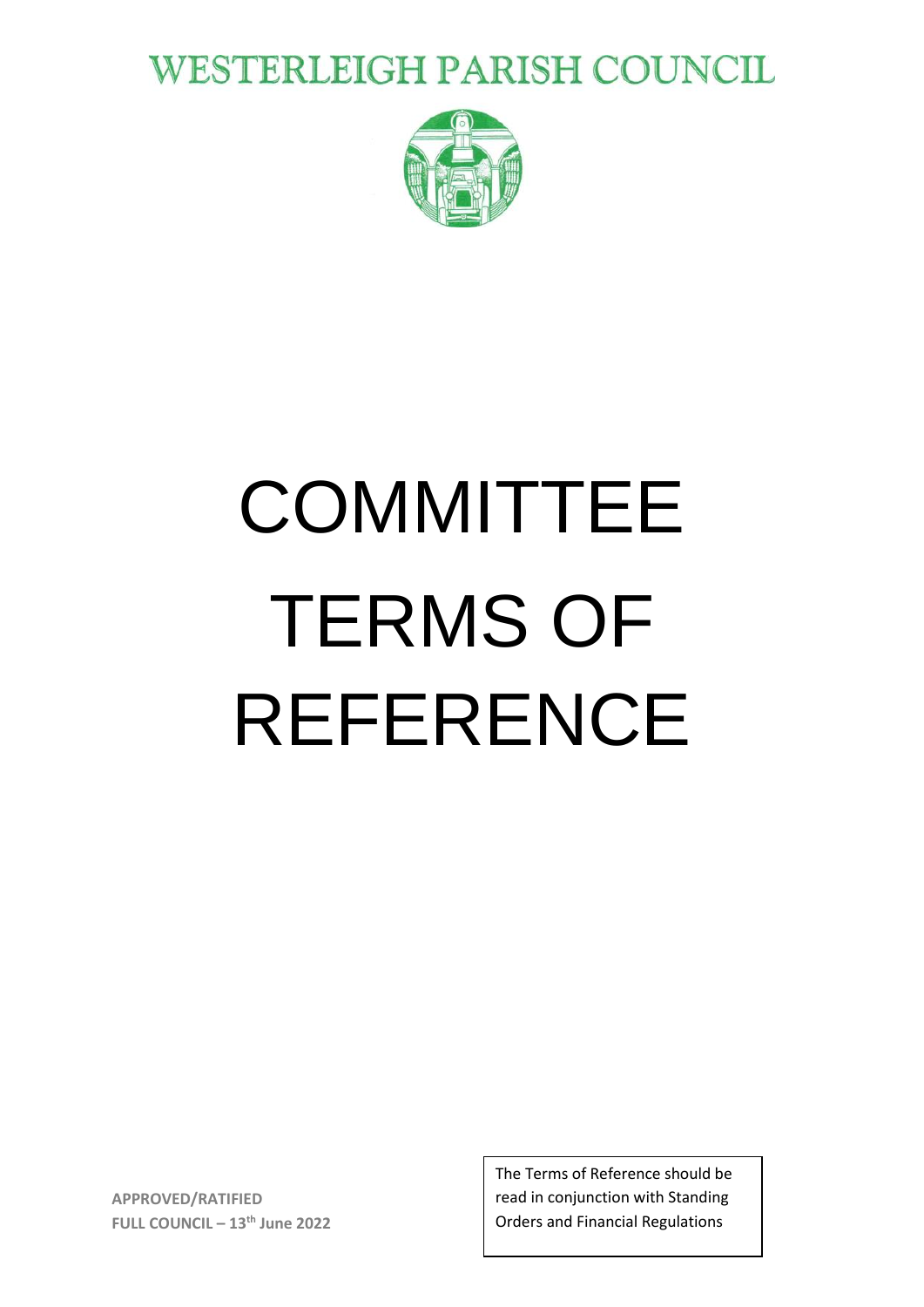# **DUTIES AND POWERS OF COUNCIL AND COMMITTEES**

# **Council**

- 1. The following matters shall be reserved for decision by the Council itself
	- (a) Precepting a rate
	- (b) Borrowing Money
	- (c) Making, amending or revoking Standing Orders, Financial Regulations or Duties and Powers and proper Office provisions
	- (d) Making, amending or revoking Bye Laws
	- (e) Making of Orders under any statutory powers
	- (f) Important matters of principle or policy which have been referred directly by committees or officers
	- (g) Prosecution or defence in a court of law

### **Finance & General Purposes Committee (5<sup>1</sup> Members)**

- 2. The Finance & General Purposes Committee shall be empowered to exercise and perform on behalf of the Council, all powers and duties of the Council in relation to the matters listed below, which is not exhaustive.
	- o The democratic process, including elections and council policies
	- o Preparation of annual budget and setting of fees
	- o Receive financial reports
	- o The appointment of Members to Outside Bodies, including school governors
	- o To respond to consultation documents and projects generated by other organisations (unless the nature of the consultation falls within the operational remit of the Environment & Leisure Committee or Planning Committee)

 $1$  The Chairman of the Council shall be ex officio (but not chairman of the committee unless elected by the committee itself) of the Finance & General Purposes Committee, four other councillors shall make up the committee strength of five.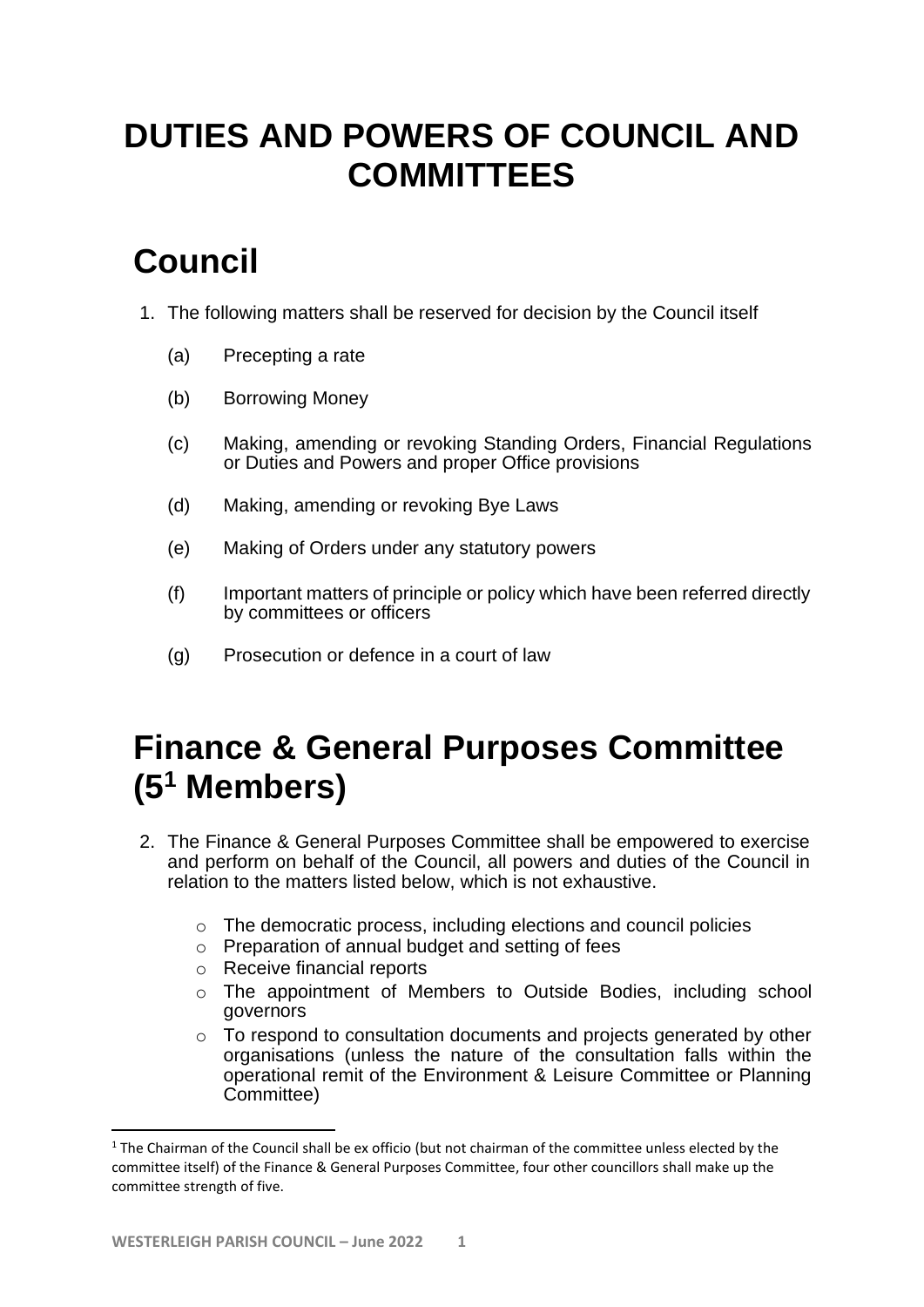- o Crime Prevention and Community Safety
- o Grants to make payments of grants in accordance with Council policy, applicable statutory instruments and within the budget allocation
- o Civic and community events
- o Communication & web site
- o Legal services
- o Complaints relating to service provision

The Finance and General Purposes Committee can appoint Sub-Committees or delegate any of its powers to a sub-committee. The Finance and General Purposes Committee is empowered to incur expenditure without reference to council where it has an allocated budget provision.

In relation to Personnel matters, the Committee will appoint a Staffing Committee of three members to oversee staffing matters. The three members of the staffing committee are not restricted to the Finance & General Purposes Committee members.

#### **Environment and Leisure Committee (5<sup>2</sup> Members)**

- 3. The Environment and Leisure Committee shall be empowered to exercise and perform on behalf of the Council, all powers and duties of the Council in relation to the matters listed, which is not exhaustive. The Environment and Leisure Committee can appoint Sub-Committees. The Environment and Leisure Committee can delegate any of its powers to a sub-committee. The Environment and Leisure Committee is empowered to incur expenditure where it has an allocated budget provision
	- o Grounds Maintenance
	- o Community Benefit
	- o Dog/litter bin provision and service
	- o Play areas and equipment
	- o Allotments
	- o Bus Shelters and Street Furniture
	- o Environmental improvements
	- o Bitterwell Lake
	- o The Pound
	- o Monuments
	- o Floral Displays

<sup>&</sup>lt;sup>2</sup> The Chairman of the Council shall be ex officio (but not chairman of the committee unless elected by the committee itself) of the Environment & Leisure Committee, four other councillors shall make up the committee strength of five.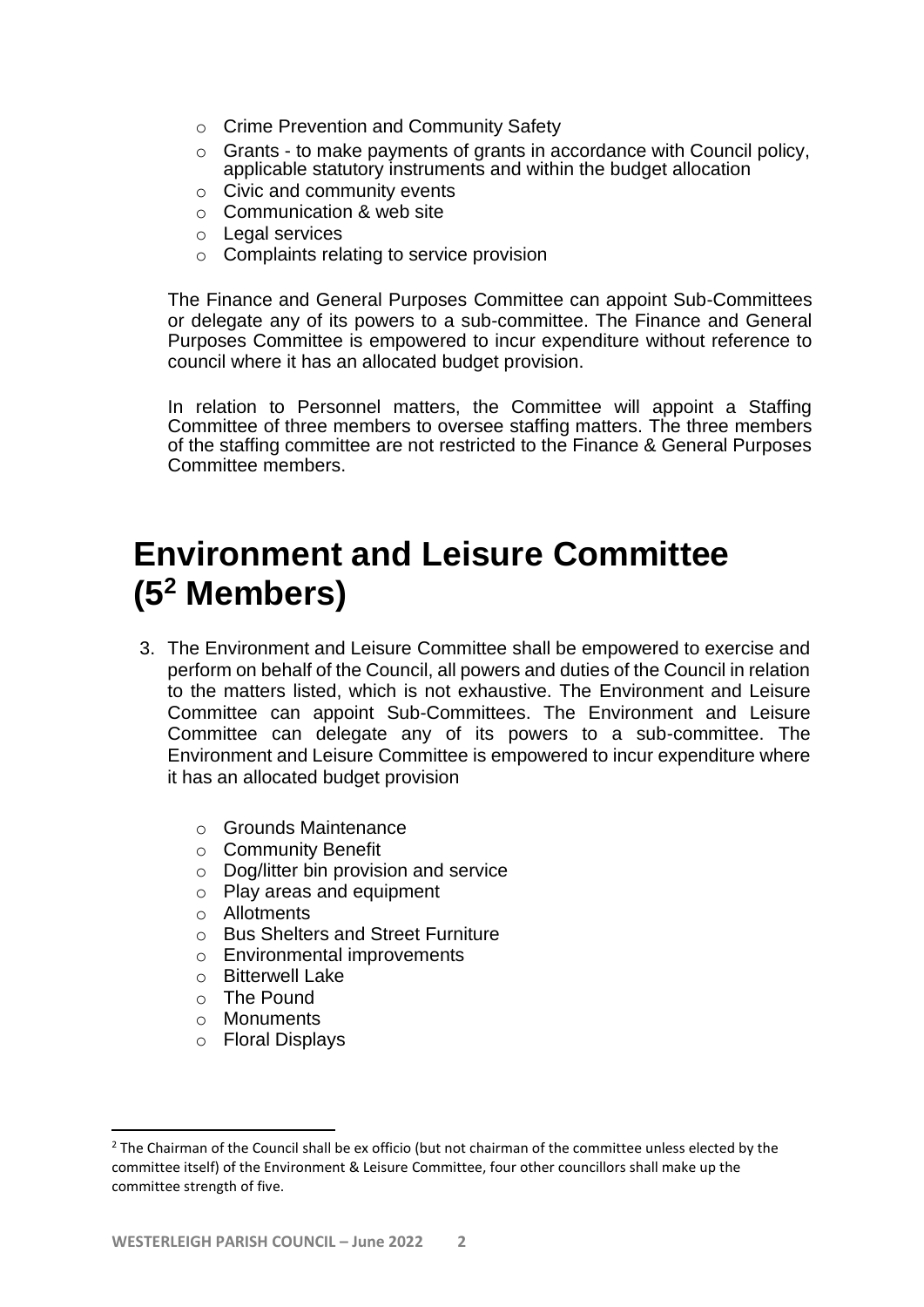# **Planning Committee (9<sup>3</sup> Members)**

#### **Note – Most Planning matters are dealt with by Full Council - See Standing Orders 15 (b)**

4. The Planning Committee shall be empowered to exercise and perform on behalf of the Council, all powers and duties of the Council in relation to the matters listed below, which is not exhaustive.

The Planning Committee shall only convene prior to Full Council at the Clerks discretion should there be significant matters of planning and highways items be considered. Should a matter of greater significance require a decision before a scheduled Full Council meeting the Clerk should ask the chairman of the Planning Committee or in their absence the chairman of the council, to convene an extra ordinary meeting within an appropriate timescale.

The Planning Committee can appoint Sub-Committees. The Planning Committee can delegate any of its powers to a sub-committee. The Planning Committee is empowered to incur expenditure where it has an allocated budget provision

- o Consultation on individual planning applications
- o Planning Consultation (Structure Plan, Local Plan etc.)
- o Highway and traffic matters
- o Matters which generally affect the built or rural environment of the parishes

**Due to time or deadline constraints, or availability of** 

**Councillors/Officers, Planning Applications may appear on the Agenda of a meeting of the Full Parish Council or any Committee meeting other than a Planning Committee meeting. In this case the Chairman of the meeting concerned will chair the Planning Application discussion. Any Councillors NOT on a particular committee are entitled to attend the Committee Meeting to participate in the Planning Application matters.**

# **Staffing Committee (3 Members)**

5. The Staffing Committee shall be empowered to exercise and perform on behalf of the Council all powers and duties of the Council in relation to the matters listed below. The Finance & General Purposes Committee may delegate to the Staffing Committee any of its powers.

<sup>&</sup>lt;sup>3</sup> The chairman of the committee should elected by the committee at its first meeting following the annual meeting of the council, if no one is elected then the Chairman of the Council will assume the role.